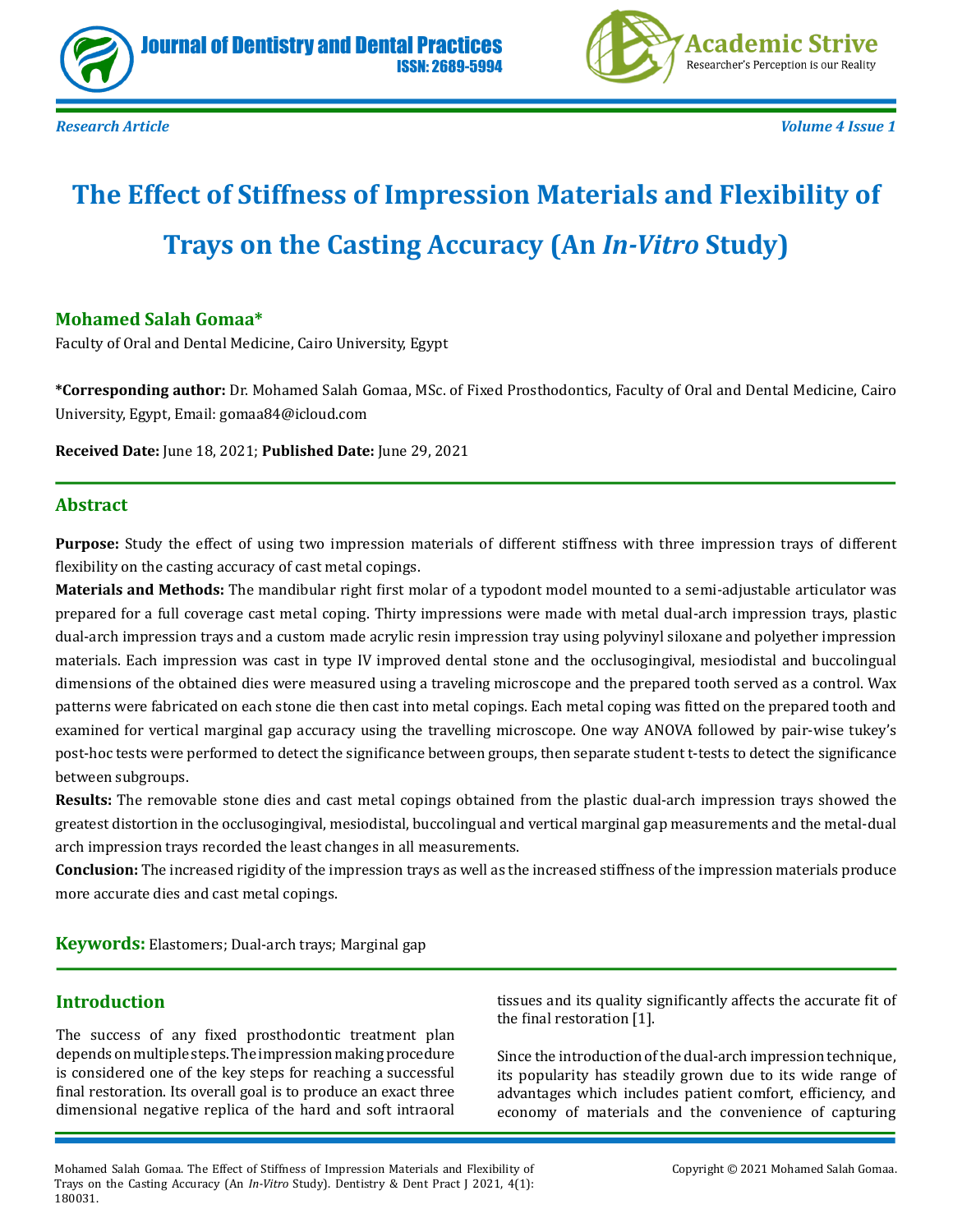the prepared abutment, the inter-occlusal record and the opposing arch simultaneously. The technique has been referred to as the "dual-arch impression technique", "doublearch impression technique", "closed-mouth impression technique" or "triple-tray impression technique"[2].

Ceyhan, et al. [3] conducted a clinical trial to compare the accuracy of gypsum working dies made from impressions with metal dual-arch, plastic dual-arch and complete arch custom trays. Eight patients requiring a posterior single tooth implant restoration were selected. A customized abutment was measured in three dimensions using a measuring microscope. Three polyvinyl siloxane impressions were made of the abutment and each impression was poured with type IV improved dental stone. The buccolingual, mesiodistal and occlusogingival dimensions were measured several times to obtain the mean values. These mean values served as the control and were compared with the same measurements of the gypsum dies generated by the three different impression techniques. There were no significant differences in the die accuracy among the three trays for the mesiodistal and the occlusogingival dimensions but they were significantly larger in the buccolingual dimension.

Cayouette, et al. [4] measured and compared the dimensions of casts made using four types of impression trays; metal dual-arch tray, plastic dual-arch tray, plastic stock tray, custom made acrylic tray and two types of impression materials to the dimensions of an original master model. Polyvinyl siloxane and polyether impressions were made of two crown preparations of ivorine teeth cemented to an acrylic master model. Two grooves were placed on each preparation. In addition, six points were placed on each occlusal surface and six were placed on each finish line. Impressions were poured with type IV dental stone. A (3D) measuring system was used to determine the coordinates of thirty two points on the master model and the resulting casts. Inter and intra-abutment dimensions were calculated from the measured coordinates. Results indicated that only the custom tray did not detect any inaccuracies and was as accurate as the master model.

Tan, et al. [5] determined whether there was a significant difference between the vertical marginal gaps of cast restorations and computer-aided design / computer-aided manufacturing restorations. They created ten working dies from a single master model and then fabricated ten restorations in each of the following groups: (CAD/CAM), (WAX/CAM) and (WAX/CAST). The restorations were seated on the master model and high resolution digital photographs were taken for the marginal area on all of the four sides. The vertical marginal gaps were measured using a calibrated digital software program. The mean vertical marginal gap for the (CAD/CAM) group was 79.43 μm, 73.12 μm for the

(WAX/CAM) group and 23.91 μm for the (WAX/CAST) group. There was a statistically significant difference between the (WAX/CAST) group and the remaining groups. The (WAX/ CAST) technique produced the smallest vertical marginal gaps among all the tested groups.

Gonzalo, et al. [6] compared the changes in the marginal fit of posterior fixed metal ceramic dental prosthesis fabricated with the conventional lost wax technique and zirconium systems manufactured using CAD/CAM technology before and after cementation. Forty standardized master steel dies with two abutments simulating first mandibular premolars were fabricated to receive a posterior three unit FPD. Measurements were made with an image analysis program on the master steel model before and after conventional cementation with glass ionomer cement. No significant differences in the vertical marginal fit before and after cementation were recorded for the analyzed groups. The accuracy of fit achieved for metal ceramic groups and the zirconium groups analyzed was within the range of clinical acceptance and the discrepancies were lower in the metal ceramic group.

The accuracy of the castings generated from the dual-arch impression technique using impression materials of different stiffness along with impression trays of different flexibility however remains in question.

## **Material and Methods**

The mandibular right first molar of a typodont model (Ramsis dental, Egypt) was prepared using a milling surveyor unit (Fraesgerat F1, Degussa, Germany) to receive a cast metal coping (Figure 1). Notches were made on the buccal, lingual, mesial and distal surfaces to act as future reference measuring points as well as an anti-rotational element for the cast coping. The typodont was mounted in maximum intercuspation to a semi-adjustable articulator (Magnetic denture articulator, China) equipped with an aluminum vertical tray positioner to stabilize the dual-arch impression trays in a buccolingual direction, a copper tray clamping jig to stabilize the dual-arch impression trays in a mesiodistal direction and a 1.5 kg lead weight placed on top of the upper compartment of the articulator to simulate constant occlusal force during the setting time of the impression materials [7] (Figure 2). Metal posterior dual-arch impression trays (The Gripper, Discus dental, and USA), plastic posterior dualarch impression trays (Easy tray 3A, MEDES, Korea) and a lower full arch dentulous auto polymerizing acrylic resin impression tray (Acrostone, Egypt) were obtained. Heavy body polyvinyl siloxane impression material (Panasil tray fast, Kettenbach dental, Germany) and light body polyvinyl siloxane impression material (Panasil initial contact light fast, Kettenbach dental, Germany) were also obtained. A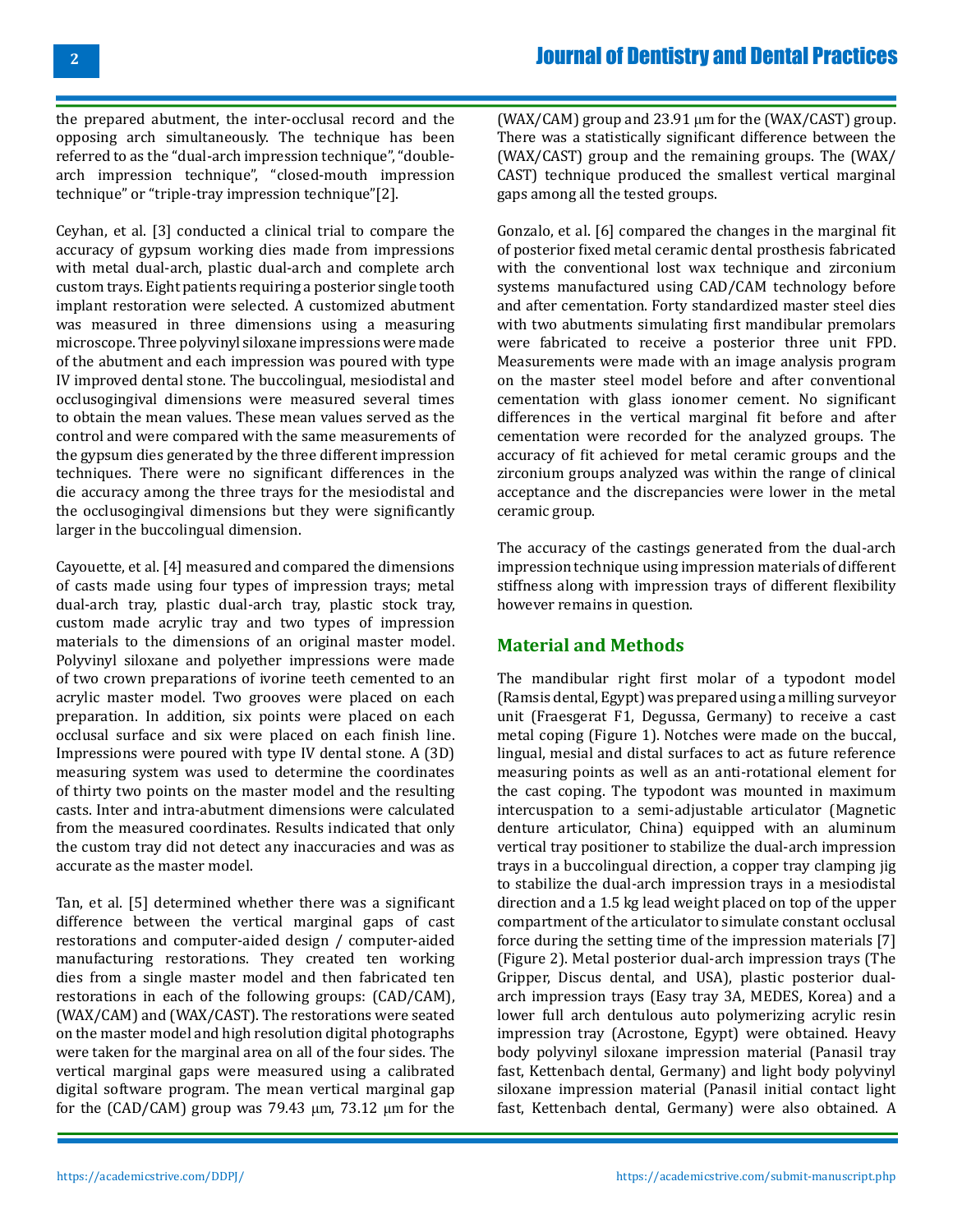dual viscosity single step impression technique was used. The light body material was injected around and over the prepared molar. Both sides of the dual-arch impression trays were filled with the heavy body impression material which was dispended from an automatic impression mixing unit (Pentamix, ESPE, USA) then the trays were placed over the posterior mandibular teeth on the right side of the typodont and the articulator was closed until the unprepared teeth touched. This was confirmed by the closed position of the guide pin on the articulator table [7]. The trays were positioned so that the back of the tray did not impinge on the simulated gingiva distal to the third molars. A polyether impression material (Impergum Penta, 3M ESPE AG, Germany) was also used with each tray type. The single body material was injected around the tooth and placed in the tray using the same technique previously described. Each impression was allowed to set for six minutes before it was snaply removed from the typodont. Ten impressions were made with each tray type. After that, impressions were cast in improved dental stone (SynaRock XR DIAMON, Germany) and wax patterns were constructed on each removable stone die using a hard inlay and crown blue wax (Renfert Master Wax Singen, Germany) then cast into full metal cast copings using a nickel based dental alloy (MEAlloy DENTSPLY, Italy) using a centrifugal casting machine (Supercast RDO, NJ, USA).



**Figure 1**: Cutting bur orientation parallel to the long axis of the prepared model.

The occlusogingival, mesiodistal and buccolingual dimensions of the prepared molar and each obtained removable stone die were measured five times using a traveling microscope (M420, Leica Bensheim, Germany) using the sharp corners of the previously prepared notches as reference measuring points. Also, each obtained metal cast coping was seated on the master prepared model and examined for its vertical marginal gap accuracy using the travelling microscope. One way ANOVA followed by pairwise tukey's post-hoc tests were performed to detect the significance between tray groups, then separate student t-test to detect the significance between subgroups. Multifactorial (impression material and tray material) analysis of variance ANOVA tests of significance were performed to compare the variables affecting the dimensional accuracy of the stone dies and the vertical marginal gap of the metal copings. P values  $\leq 0.05$  were considered to be statistically significant in all tests.



**Figure 2**: Closed semi-adjustable articulator with mounted models, dual-arch tray, vertical tray positioner, tray clamping jig and 1.5 kg weight on top.

#### **Results**

#### **Effect of Different Tray and Impression Materials on The Occlusogingival (OG) Height of the Stone Dies**

Stone dies obtained from both impression materials recorded the highest change in (OG) height mean values with the plastic tray followed by the acrylic tray while the metal tray recorded the lowest change in (OG) height mean values (Table 1). The difference in the (OG) height mean values of the obtained stone dies between different tray materials as well as different impression materials was statistically nonsignificant as revealed by ANOVA (Figure 3). This finding shows that neither the impression nor the tray material exerted any significant effect on the (OG) height accuracy. Although we observed better results with the metal trays followed by the acrylic and finally the plastic trays, the results did not reach significance.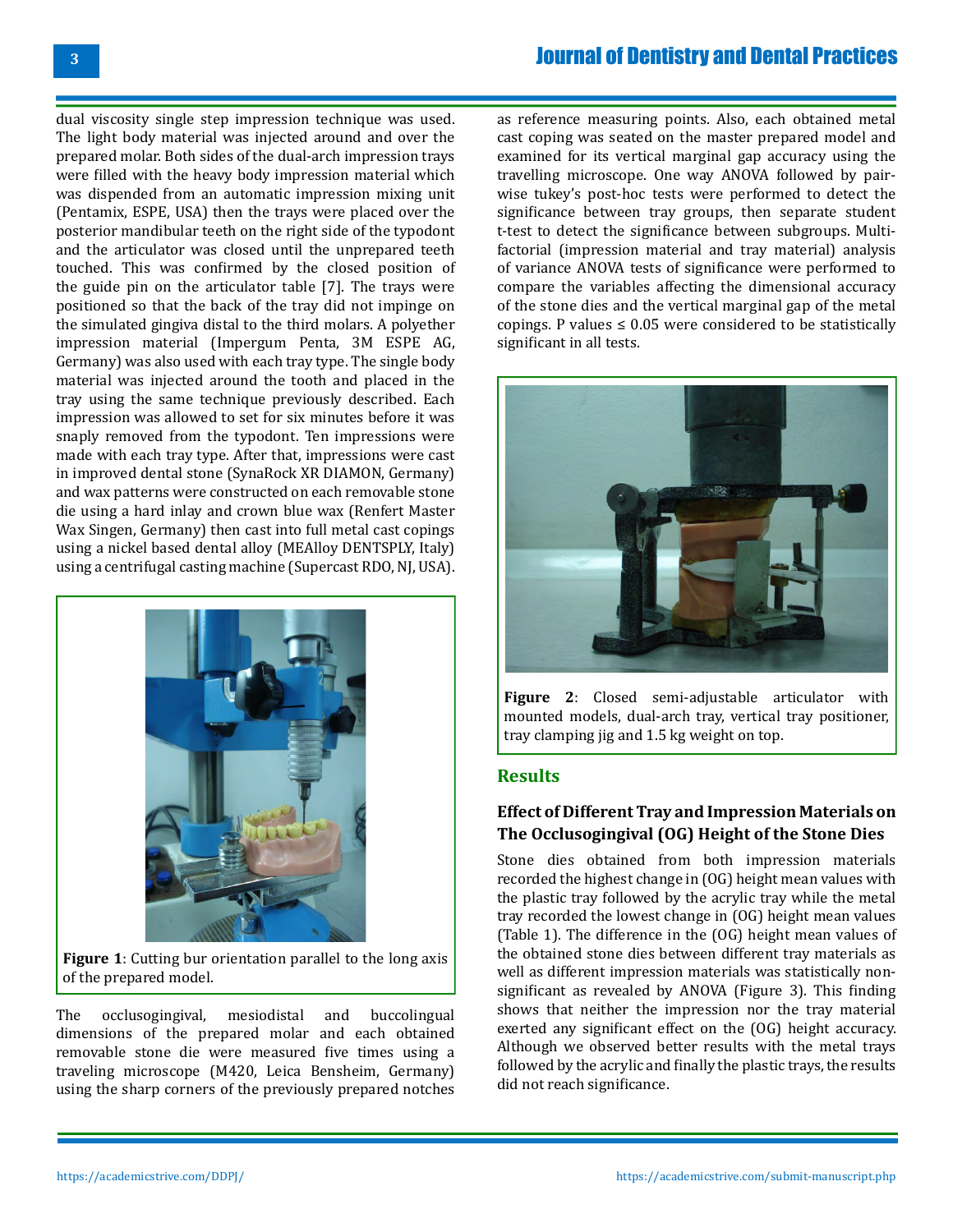| <b>Impression material Tray</b><br>type | <b>Polyether</b> |                     | <b>Polyvinyl siloxane</b> |                     |
|-----------------------------------------|------------------|---------------------|---------------------------|---------------------|
|                                         | <b>Mean</b> ±SD  | Change $(\%)$       | <b>Mean</b> ±SD           | Change $(\% )$      |
| <b>Metal</b>                            | $3.64 \pm 0.09$  | $-0.12$ ( $-3.19$ ) | $3.68 \pm 0.35$           | $-0.08(-2.13)$      |
| Acrylic                                 | $3.49 \pm 0.16$  | $-0.27$ $(-7.18)$   | $3.51 \pm 0.17$           | $-0.25$ ( $-6.65$ ) |
| <b>Plastic</b>                          | $3.41 \pm 0.21$  | $-0.35(-9.31)$      | $3.45 \pm 0.15$           | $-0.31(-8.24)$      |
| <b>Master</b>                           | $3.76 \pm 0.51$  |                     |                           |                     |

**Table 1**: Occlusogingival height mean values of the stone dies obtained from both impression materials made in different tray materials measured in mm.



#### **Effect of Different Tray and Impression Materials on the Mesiodistal (MD) Width of the Stone Dies**

Stone dies obtained from both impression materials recorded the highest change in (MD) width mean values with the plastic tray followed by the acrylic tray while the metal tray recorded the lowest change in (MD) width mean values (Table 2). The difference in (MD) width mean values of the obtained stone dies between different tray materials as well as different impression materials was statistically nonsignificant as revealed by ANOVA (Figure 4). Although the results did not reach significance, this pattern suggests the possible superiority of the metal trays over both the acrylic and the plastic trays.



**Figure 4**: A column chart of mesiodistal width mean values of the obtained stone dies from both impression materials made in different tray materials (n=5).

| <b>Impression material Tray</b> | <b>Polyether</b> |               | <b>Polyvinyl siloxane</b> |                |
|---------------------------------|------------------|---------------|---------------------------|----------------|
| type                            | <b>Mean</b> ±SD  | Change $(\%)$ | <b>Mean±SD</b>            | Change $(\% )$ |
| <b>Metal</b>                    | $7.32 \pm 0.08$  | 0.12(1.67)    | $7.34 \pm 0.13$           | 0.14(1.94)     |
| Acrylic                         | $7.41 \pm 0.11$  | 0.21(2.92)    | $7.39 \pm 0.14$           | 0.19(2.64)     |
| <b>Plastic</b>                  | $7.46 \pm 0.24$  | 0.26(3.61)    | $7.50 \pm 0.21$           | 0.30(4.17)     |
| <b>Master</b>                   | $7.20 \pm 0.21$  |               |                           |                |

**Table 2**: Mesiodistal width mean values of the obtained stone dies from both impression materials made in different tray materials measured in mm.

## **Tray Material but not Impression Material Affects the Buccolingual (BL) Width of the Stone Dies**

Stone dies obtained from both impression materials recorded the highest change in (BL) width mean values with the plastic tray followed by the acrylic tray while the metal tray recorded

the lowest change in (BL) width mean values (Table 3). The difference in (BL) width mean values between different tray materials was statistically significant as revealed by ANOVA (Figure 5). Our results suggest the superiority of the metal trays over both the acrylic and the plastic tray materials.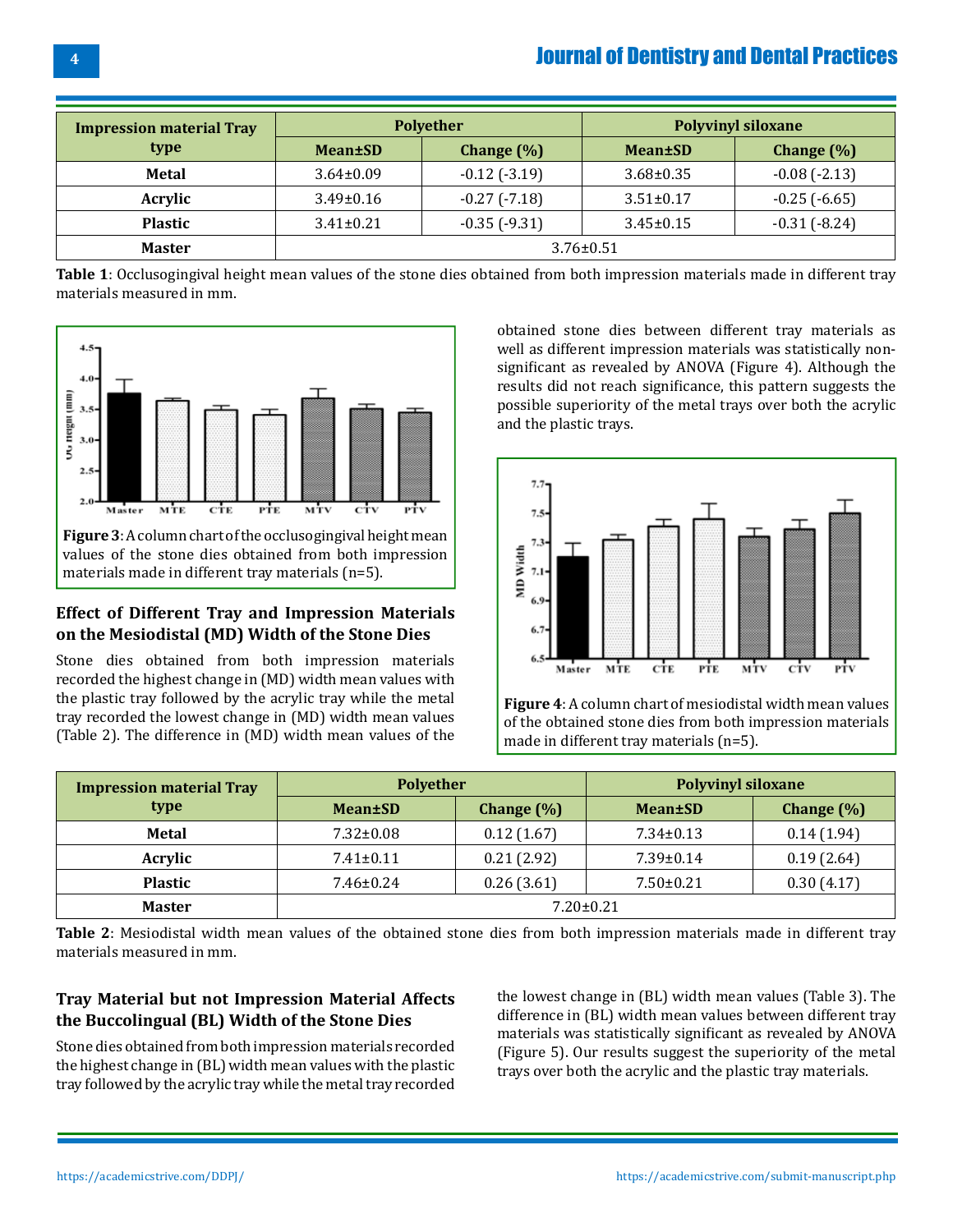| <b>Impression material Tray</b><br>type | <b>Polyether</b> |                | <b>Polyvinyl siloxane</b> |               |
|-----------------------------------------|------------------|----------------|---------------------------|---------------|
|                                         | <b>Mean</b> ±SD  | Change $(\% )$ | <b>Mean</b> ±SD           | Change $(\%)$ |
| Metal                                   | $6.42 \pm 0.06$  | 0.33(5.46)     | $6.40\pm0.09$             | 0.31(5.13)    |
| Acrylic                                 | $6.50 \pm 0.07$  | 0.41(6.76)     | $6.50\pm0.05$             | 0.42(6.83)    |
| <b>Plastic</b>                          | $6.98 \pm 0.05$  | 0.89(14.65)    | $6.96 \pm 0.10$           | 0.87(14.37)   |
| <b>Master</b>                           | $6.09 \pm 0.54$  |                |                           |               |

**Table 3**: Buccolingual width mean values of the stone dies obtained from both impression materials made in different tray materials measured in mm.



materials made in different tray materials (n=5).

#### **Tray Material but not Impression Material Affects Vertical Marginal Gap (MG) of the Metal Copings**

Both impression materials when used with the plastic tray recorded the highest (MG) mean value for the obtained metal copings followed by the acrylic tray while the lowest (MG) mean value was recorded by the metal tray. The (MG) mean value of the obtained metal copings with the plastic tray was significantly higher than the (MG) mean values of the metal copings obtained from the metal and the acrylic trays. The (MG) mean values of the obtained metal copings with the acrylic tray were non-significantly higher than (MG) mean values obtained from the metal tray (Figure 6).



**Figure 6:** A column chart of vertical marginal gap mean values of the metal copings obtained from both impression material made in different tray materials (n=5).

These results show that the tray but not the impression

material affects the vertical marginal gap of the metal copings. The results also suggest the superiority of the metal trays over both the acrylic and the plastic trays.

#### **Discussion**

Dual-arch impression trays are routinely employed for final impressions of fixed prosthodontics preparations. Of concern, is the accuracy of the castings obtained from these trays as the accuracy studies for the dual-arch impressions vary in their conclusions [8].

This study was conducted to evaluate and compare the dimensional accuracy of the stone dies and the vertical marginal gap accuracy of the metal copings obtained from two different types of impression materials of different stiffness; namely, the polyvinyl siloxane impression material and the polyether impression material used in conjunction with three different types of impression trays of different flexibility; the metal and plastic dual-arch impression trays and a custom made self-curing acrylic resin impression tray.

The dual viscosity single step impression technique is a technique which employs a light body impression material in an elastomer syringe and a heavy body impression material in the impression tray [9]. This technique was suggested by some authors as being one of the best techniques to be used with elastomeric impression materials of such viscosities [10].

A 1.5 kg weight was placed on top of the semi-adjustable articulator during the setting time of the impression materials because the maximum voluntary biting force (MVBF) in adults with normal occlusion ranged from 15 to 16 Newton which is equivalent to 1.5 kilogram-force [11].

In this study, the obtained mean values of the dimensional accuracy of the stone dies showed that the metal dual-arch trays produced the most accurate dies followed by the custom made acrylic resin tray and greater variability existed in the die dimensions produced with the plastic trays regardless of the impression type. These findings coincided with those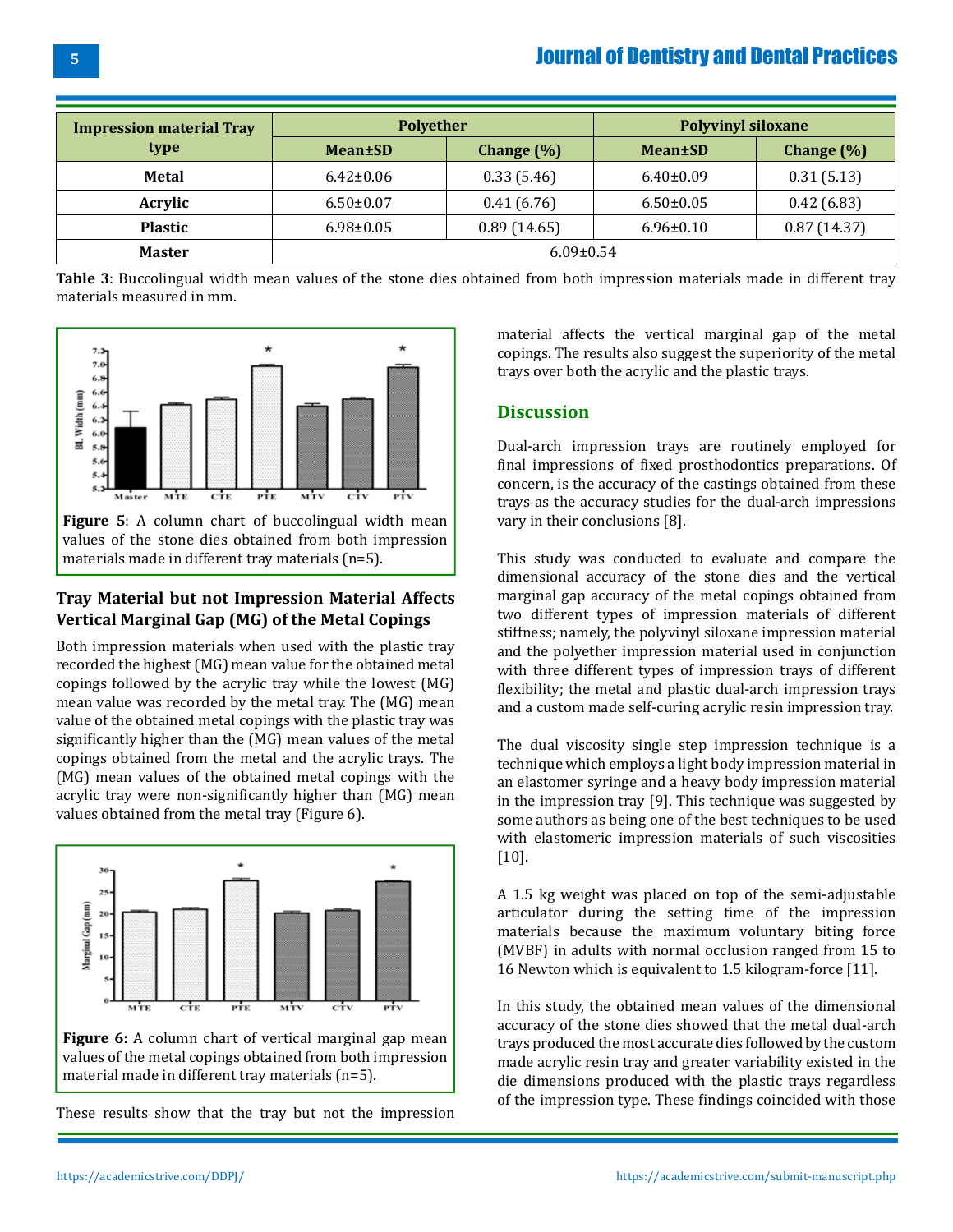**6**

reported by Davis and Schwartz [10] and Breeding and Dixon [7].

The variation between plastic and metal dual-arch impression trays could be attributed to the relative flexibility of the plastic dual-arch impression trays in comparison to the rigid metal dual-arch impression trays. Similar results were quoted in the studies done by Davis and Schwartz [10] and Cox, Brandt and Hughes [12].

The stone dies obtained from the impressions in this study were generally larger in size than the standard model except for the occlusogingival height dimensions. This may be due to the effect of using a tray adhesive which redirected the impression materials polymerization shrinkage towards the impression tray walls and away from the unsupported areas instead of the center of the impression material [13].

In this study, the occlusogingival height of the stone dies obtained from the two impression materials and the three impression trays combinations were measured and compared to the original prepared model and it was found that there were no significant differences between the two impression materials used in this study, but there was a difference between the impression tray materials yielding the largest change for the plastic dual-arch impression trays and the smallest for the metal dual-arch impression trays. This may be attributed to the fact of using a tray adhesive, which in case of the plastic dual-arch impression trays was sprayed on all of its surfaces which included additional retention plugs that increased the surface area available for the adhesive resulting in an increased shrinkage towards the tray walls and in turn to a die with an altered dimension. This finding goes in accordance with the results reported by Breeding and Dixon [7].

In this study, the mesiodistal and the buccolingual widths of the obtained stone dies from the two impression materials and the three impression trays combinations were measured and compared to the original prepared model and it was found that there were significant differences between different tray materials for the buccolingual width with the highest change for the plastic tray and the smallest change for the metal tray with no significant difference between impression materials. Ceyhan, et al. [3] reported similar results.

In this study, the vertical marginal gaps for the cast metal copings obtained from the two impression materials and the three impression tray materials combinations were measured. It was found that the mean vertical marginal gap openings ranged from  $20.2 \pm 0.9$  µm for the metal dual-arch impression trays to  $20.8 \pm 0.9$  µm for the custom made auto polymerizing acrylic resin impression tray and  $27.7 \pm 1.1 \,\mu m$ for the plastic dual-arch impression trays. All measurements

were within the clinically acceptable range for the cast restorations made from base metal dental alloys which was up to  $55\pm3$  µm  $0$  with no significant differences between the used impression materials. Although the use of custom made impression trays has long been proven to produce more accurate working casts for restorative procedures, dual-arch stock trays were able to provide accurate clinical results when used for single unit restorations [14,15].

## **Conclusion**

Within the limitations of this study:

- The increased rigidity of the impression tray materials and the increased stiffness of the impression materials produce more accurate stone dies.
- The interaction between the tray material and the impression material significantly affects the dimensional accuracy of the obtained stone dies especially in the buccolingual dimension.
- The impression tray materials significantly affected the vertical marginal gap mean values.
- All of the obtained vertical marginal gap values are within the clinically acceptable range.

#### **References**

- 1. [Pamenius M, Ohlson NG \(1995\) Influence of dimensional](https://pubmed.ncbi.nlm.nih.gov/8562798/) [stability of impression materials on the probability of](https://pubmed.ncbi.nlm.nih.gov/8562798/) [acceptance of a prosthetic restoration. Biomaterials](https://pubmed.ncbi.nlm.nih.gov/8562798/)  [16\(15\): 1193-1197.](https://pubmed.ncbi.nlm.nih.gov/8562798/)
- 2. [Idris B, Houston F, Claffey N \(1995\) Comparison of the](https://pubmed.ncbi.nlm.nih.gov/8809262/) [dimensional accuracy of one-and two-step techniques](https://pubmed.ncbi.nlm.nih.gov/8809262/) [with the use of putty/wash addition silicone impression](https://pubmed.ncbi.nlm.nih.gov/8809262/) [materials. J Prosthet Dent 74\(5\): 535-541.](https://pubmed.ncbi.nlm.nih.gov/8809262/)
- 3. [Ceyhan JA, Johnson GH, Lepe X, Phillips KM \(2003\) A](https://pubmed.ncbi.nlm.nih.gov/12942055/)  [clinical study comparing the three-dimensional accuracy](https://pubmed.ncbi.nlm.nih.gov/12942055/)  [of a working die generated from two dual-arch trays and](https://pubmed.ncbi.nlm.nih.gov/12942055/)  [a complete-arch custom tray. J Prosthet Dent 90\(3\): 228-](https://pubmed.ncbi.nlm.nih.gov/12942055/) [234.](https://pubmed.ncbi.nlm.nih.gov/12942055/)
- 4. [Cayouette MJ, Burgess JO, Jones RE Jr, Yuan CH \(2003\)](https://pubmed.ncbi.nlm.nih.gov/12731600/) [Three-dimensional analysis of dual-arch impression](https://pubmed.ncbi.nlm.nih.gov/12731600/) [trays. Quint Int 34\(4\): 189-198.](https://pubmed.ncbi.nlm.nih.gov/12731600/)
- 5. [Tan PL, Gratton DG, Diaz-Arnold AM, Holmes DC \(2008\)](https://pubmed.ncbi.nlm.nih.gov/18355167/) [An In-Vitro comparison of vertical marginal gaps of](https://pubmed.ncbi.nlm.nih.gov/18355167/) [CAD/CAM titanium and conventional cast restorations.](https://pubmed.ncbi.nlm.nih.gov/18355167/) [J Prosthodont 17\(5\): 378-383.](https://pubmed.ncbi.nlm.nih.gov/18355167/)
- 6. [Gonzalo E, Suarez MJ, Serrano, Lozano JFL \(2009\) A](https://pubmed.ncbi.nlm.nih.gov/19961996/)  [comparison of the marginal vertical discrepancies of](https://pubmed.ncbi.nlm.nih.gov/19961996/) [zirconium and metal ceramic posterior fixed dental](https://pubmed.ncbi.nlm.nih.gov/19961996/)  [prostheses before and after cementation. J Prosthet Dent](https://pubmed.ncbi.nlm.nih.gov/19961996/)